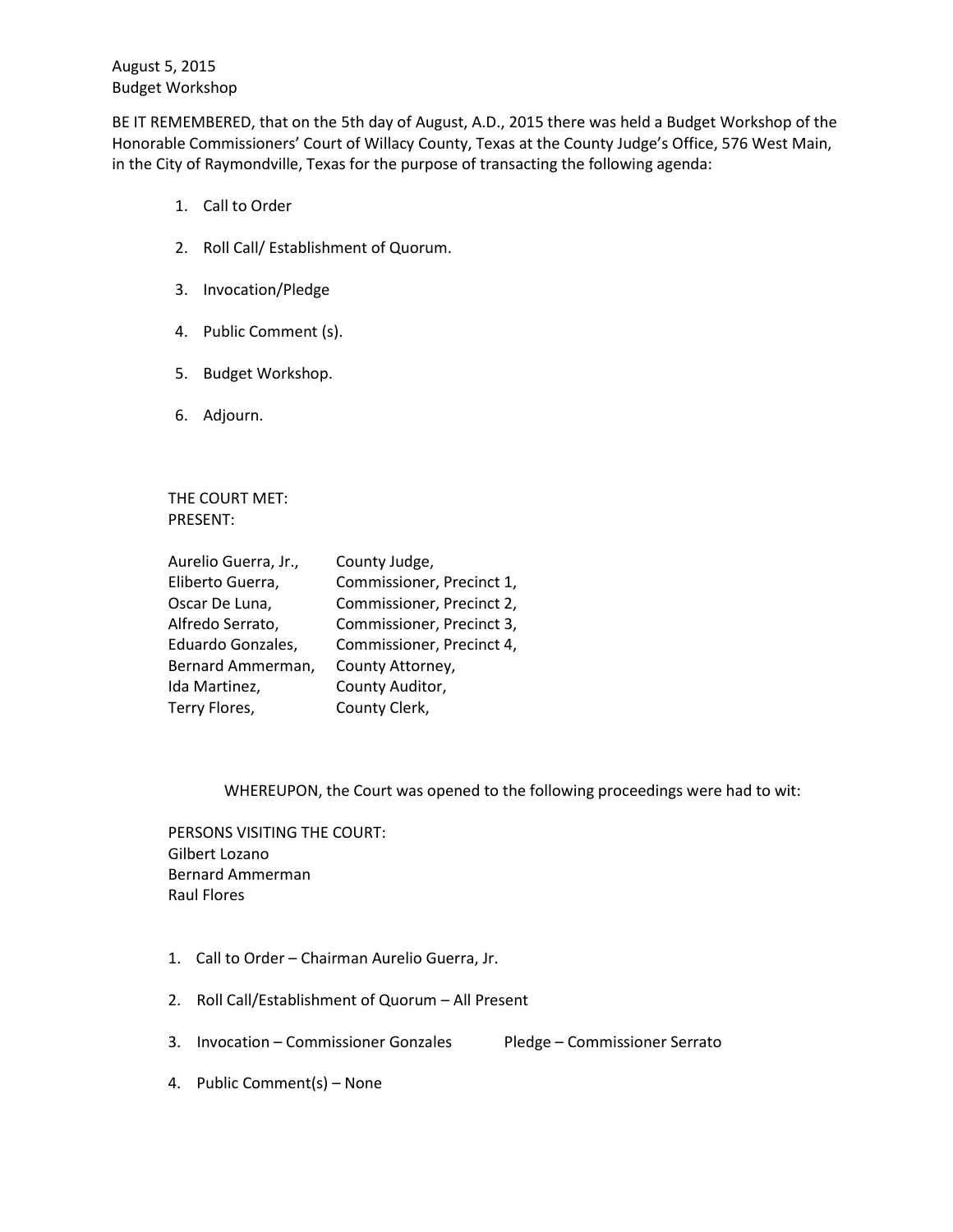Agenda # 5 IN REGARDS TO THE BUDGET WORKSHOP

Commissioners began their discussion of the 2015-2016 County Budget.

Discussion only

Motion was made by Commissioner Guerra, seconded by Commissioner Serrato that Court recess until 1:30 p.m. Motion was put before the Court by the Chairman. Commissioners Guerra, De Luna, Serrato and Gonzales voting AYE. NAYS NONE. Motion was declared carried.

1:30 p.m. Court back in session. Commissioner Serrato absent

1:36 p.m. Commissioner Serrato arrives

Commissioners continued their discussion.

Discussion only

Motion was made by Commissioner Gonzales, seconded by Commissioner Serrato for Court to recess until August 6, 2015 at 9:00 a.m. Motion was put before the Court by the Chairman. Commissioners Guerra, De Luna, Serrato and Gonzales voting AYE. NAYS NONE. Motion was declared carried.

There being no further action,

Court Recessed.